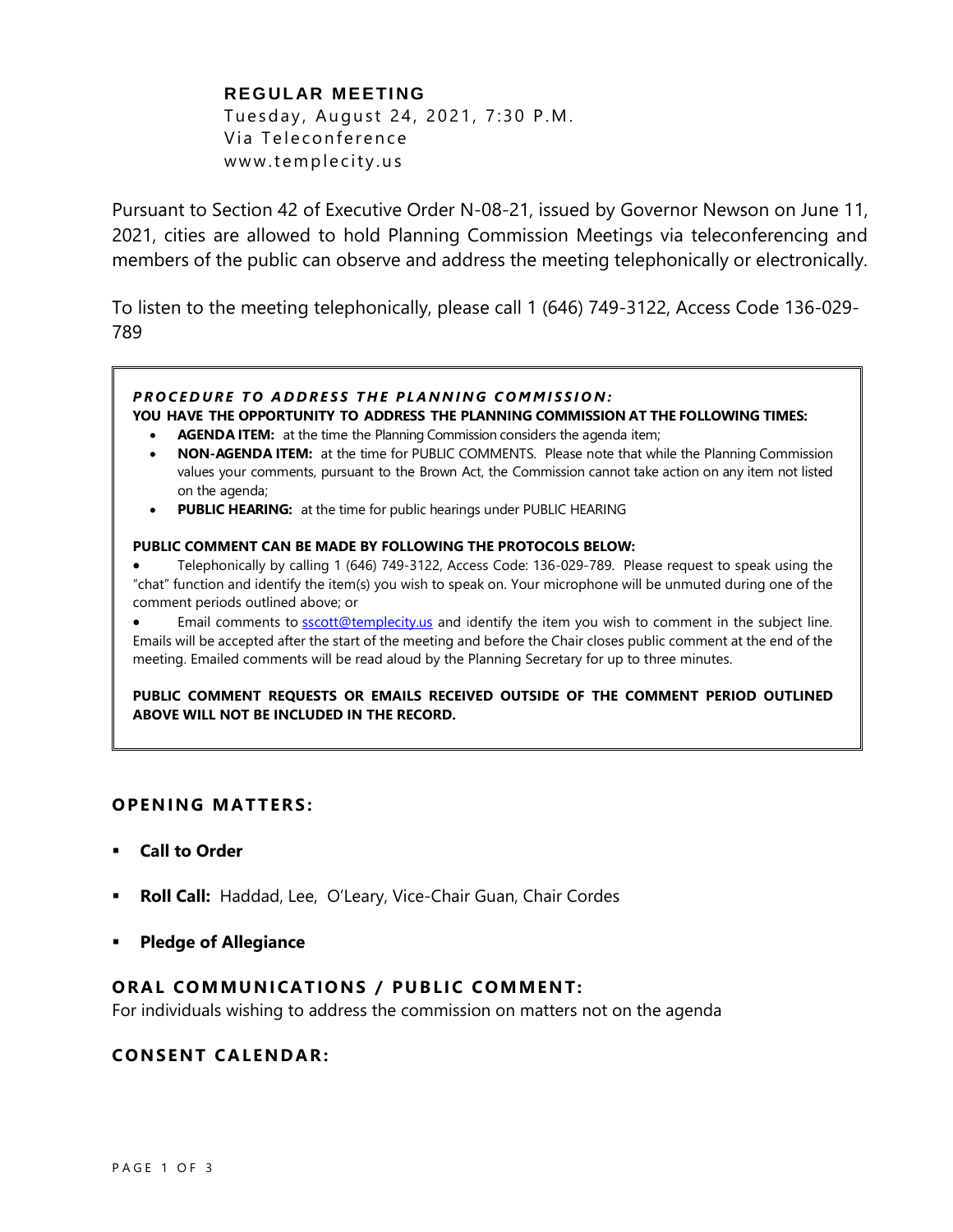All Consent Calendar items may be approved in a single motion as recommended unless removed for further discussion. If members of the Planning Commission or persons in the audience wish to discuss any matters listed on the Consent Calendar, please address them at this time.

**1.** [Planning Commission](https://www.ci.temple-city.ca.us/DocumentCenter/View/16662/PCM-7-27-Minutes) of July 27, 2021.

# **PUBLIC HEARINGS ITEMS:**

- **2.** PL 21-2876 A conditional use permit to allow the establishment of a day spa at 9511 Las Tunas Drive.
	- Address: 9511 Las Tunas Drive
	- Recommendation: Adopt the attached resolution finding that the project is exempt from CEQA and approving File PL 21-2876 subject to the proposed conditions of approval.

Link to [Staff Report.](https://www.ci.temple-city.ca.us/DocumentCenter/View/16644/PL21-2876_9511-Las-Tunas_Full-Package)

Project Planner: Andrew Coyne acoyne@templecity.us

# **3. COMMUNITY DEVELOPMENT DIRECTOR'S REPORT**

# **4. COMMEN TS F ROM COMM ISSIONE RS**

## **ADJOU RNMENT:**

**5.** Adjourn to a Planning Commission Meeting on Tuesday, September 14, 2021 at 7:30 p.m.

If you wish to appeal any decision of the Planning Commission, you must do so within 15 days of the Planning Commission action. Please contact the Community Development Department for information regarding the appeal process.

If you challenge any action of the Planning Commission in court, you may be limited to raising only those issues you or someone else raised at the public hearing described in this notice, or in written correspondence delivered to the Planning Commission at, or prior to, the public hearing.

A copy of the Planning Commission agenda packet, staff reports and supporting documents and any materials related to an item on this Agenda submitted to the Planning Commission after distribution of the agenda packet are available for review by the public in the Community Development Department located at Temple City City Hall, 9701 Las Tunas Drive. City Hall office hours are 7:30 a.m. to 5:00 p.m., Monday through Friday. If you have any questions regarding a particular project please contact the project planner.